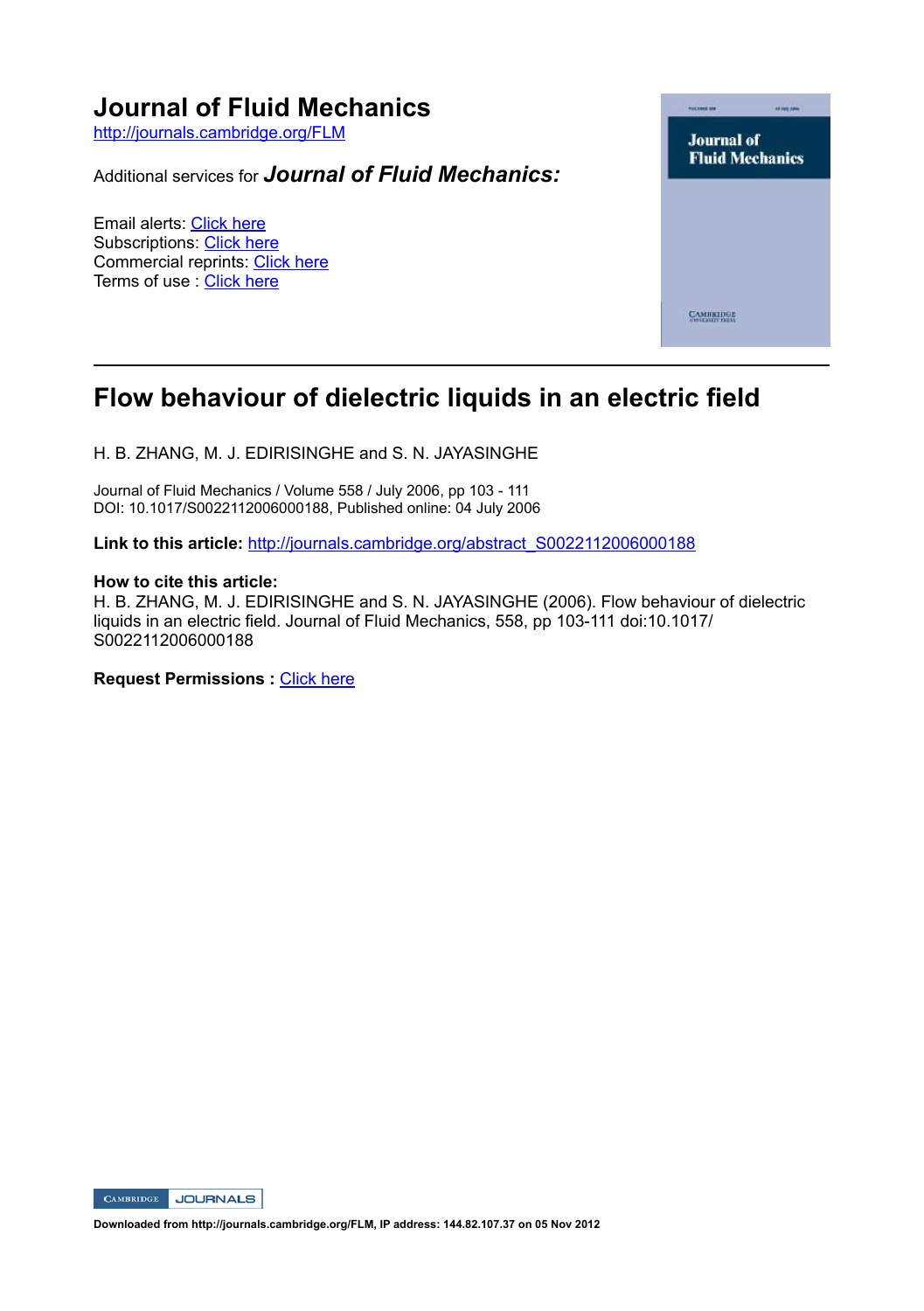# *Flow behaviour of dielectric liquids in an electric field*

# *By H. B. Z H A N G, M. J. E D I R I S I N G H E*† *AND S. N. J A Y A S I N G H E*

Department of Mechanical Engineering, University College London, Torrington Place, London WC1E 7JE, UK

(Received 20 October 2005 and in revised form 27 February 2006)

A family of 10 silicone oils with electrical conductivity  $\sim 10^{-13}$  S m<sup>-1</sup> (a regime hitherto systematically unexplored) and viscosities ranging from 1 to 2000 mPa s have been subjected to an electrical field of up to  $1.5 \text{ kV mm}^{-1}$  during flow from a needle. The flow behaviour of these liquids is investigated experimentally in the flow rate regime  $10^{-8}-10^{-12}$  m<sup>3</sup> s<sup>-1</sup> and we analyse the results using the Ohnesorge number. Due to the low electrical conductivity and high electrical relaxation time of the silicone oils, only unsteady transient jets were found. The onset of this type of jetting has been defined using current measurements and, in contrast to conducting liquids, the non-dimensional jet diameter increases with increase in Ohnesorge number. The time elapsed between the start and finish of jetting increases with increasing Ohnesorge number.

## *1. Introduction*

The flow of liquids in a high-voltage-driven electric field has received much attention in the last two decades because of the phenomenon of jetting and droplet generation, which have numerous applications in agriculture, bioengineering, environmental engineering and materials science (Fenn *et al.* 1989; Gomez *et al.* 1998; Jayasinghe & Edirisinghe 2002). Viscosity and electrical conductivity are two major parameters of the jet and droplet generation process. However, most of the liquids investigated have an electrical conductivity in the range of  $10^{-3}$  to  $10^{-6}$  S m<sup>-1</sup> and viscosities *<*140 mPa s. Liquids having a lower electrical conductivity have been studied, e.g. mineral oil  $(1.7 \times 10^{-7} \text{ S m}^{-1})$  and silicone oils  $(10^{-12} \text{ S m}^{-1})$ , but by submerging a charge carrier having a radius *<*1 µm into the liquid to generate enough charge (Galicki, Berezin & Chang 1996; Balachandran & Machowski 1998).

Decreasing the electrical conductivity to the dielectric regime ( $\leq 10^{-12} S m^{-1}$ ) makes a fundamental difference to the physical principle governing the process. That is, in such instances, the electrical relaxation time exceeds the hydrodynamic time and, therefore, although classical electrohydrodynamic atomization (EHDA) cannot prevail (Ganan-Calvo, Davila & Barrero 1997), jetting and droplet generation is possible (Jayasinghe & Edirisinghe 2004*a, b*). As a family of liquids, silicone oils can have a wide range of viscosity while other properties such as electrical conductivity, relative permittivity and surface tension are virtually constant. In addition most silicone oils are dielectric and allow the systematic exploration of the conductivity regime

<sup>†</sup> Author to whom correspondence should be addressed: m.edirisinghe@ucl.ac.uk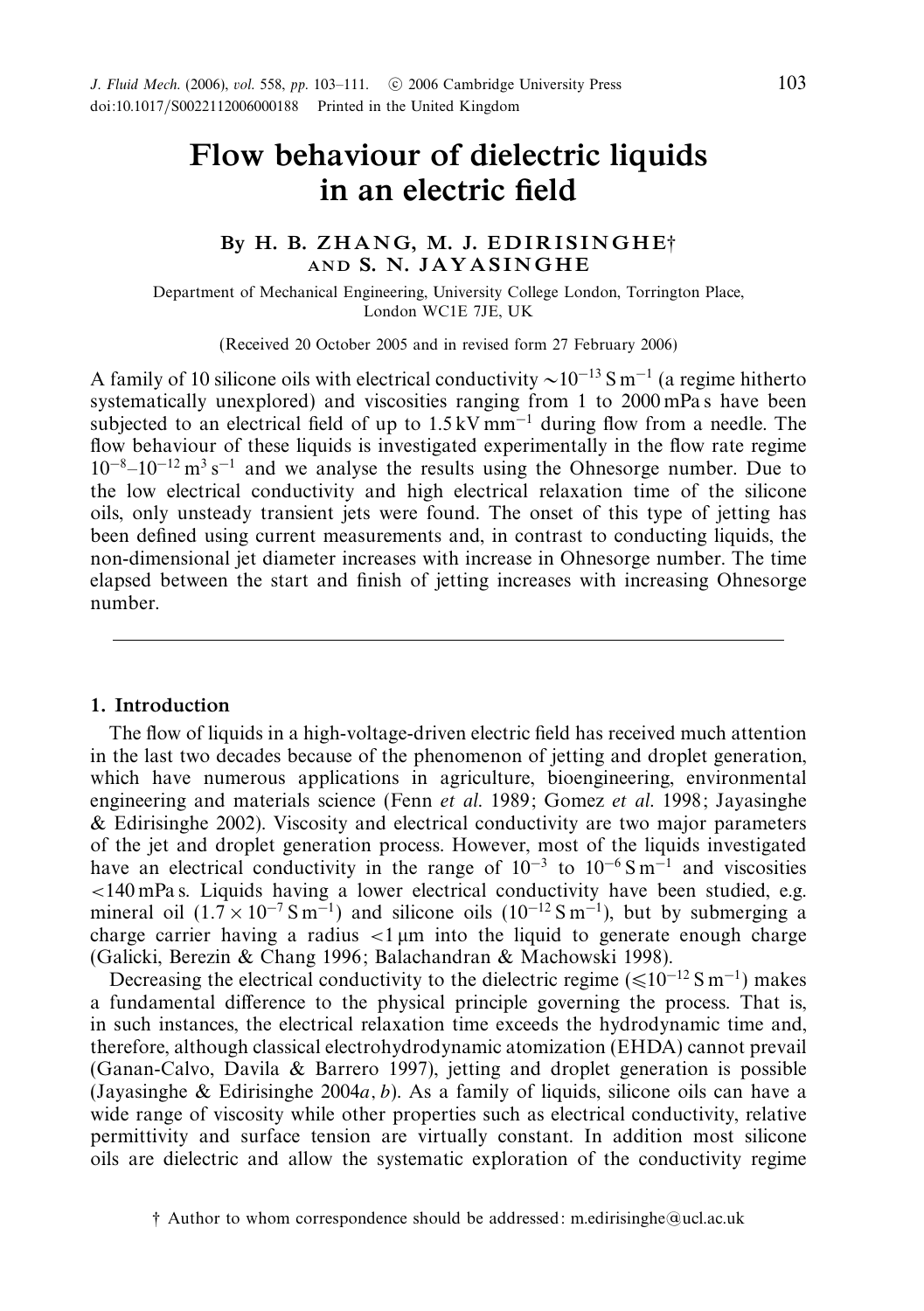| Samples         | Viscosity<br>$\eta$ (mPas) | Density<br>$\rho$ (kg m <sup>-3</sup> )   | Surface tension<br>$\sigma$ (mN m <sup>-1</sup> ) | Relative<br>permittivity $\varepsilon$ | DC electrical<br>conductivity $\kappa$ (S m <sup>-1</sup> ) |
|-----------------|----------------------------|-------------------------------------------|---------------------------------------------------|----------------------------------------|-------------------------------------------------------------|
| S <sub>1</sub>  | 0.8                        | 818                                       | 17.4                                              | 2.29                                   | $2 \times 10^{-13}$                                         |
| S <sub>2</sub>  | 4.6                        | 920                                       | 19.7                                              | 2.59                                   | $1 \times 10^{-13}$                                         |
| S <sub>3</sub>  | 9.3                        | 934                                       | 20.1                                              | 2.64                                   | $1 \times 10^{-13}$                                         |
| S <sub>4</sub>  | 19.0                       | 949                                       | 20.6                                              | 2.68                                   | $1 \times 10^{-13}$                                         |
| S <sub>5</sub>  | 48.0                       | 960                                       | 20.8                                              | 2.71                                   | $1 \times 10^{-13}$                                         |
| S <sub>6</sub>  | 96.0                       | 960                                       | 20.9                                              | 2.73                                   | $1 \times 10^{-13}$                                         |
| S7              | 194.0                      | 970                                       | 21.0                                              | 2.74                                   | $1 \times 10^{-13}$                                         |
| S8              | 485.5                      | 971                                       | 21.1                                              | 2.75                                   | $1 \times 10^{-13}$                                         |
| S <sub>9</sub>  | 971.0                      | 971                                       | 21.2                                              | 2.75                                   | $1 \times 10^{-13}$                                         |
| S <sub>10</sub> | 1942.0                     | 971                                       | 21.2                                              | 2.76                                   | $1 \times 10^{-13}$                                         |
|                 |                            | TABLE 1. Properties of the silicone oils. |                                                   |                                        |                                                             |



FIGURE 1. Experimental setup used in this work.

 $\leq 10^{-13}$  S m<sup>-1</sup> while viscosity is varied from 1 to 2000 mPa s, a range of significant importance to materials processing (Jayasinghe & Edirisinghe 2005). This is the subject of the present investigation, which is relevant to the study of the discharge of isolated microdrops of low-electrical-conductivity and high-viscosity-liquids raised to the Rayleigh limit (Li, Tu & Ray 2005).

## *2. Experimental details*

The samples of silicone oils used in this investigation were obtained from Univar Ltd., Greenwich, UK. The physical and electrical properties of the samples such as density ( $\rho$ ), viscosity ( $\eta$ ), surface tension ( $\sigma$ ), electrical conductivity ( $\kappa$ ) and relative permittivity  $(\varepsilon)$  were provided by the supplier table 1.

The experimental setup used in this work is shown in figure 1. The stainless steel needle, which has an orifice diameter of 330  $\mu$ m, was held in epoxy resin and connected to the positive terminal of the power supply (Glassman Europe Ltd., Tadley, UK). The liquid was delivered to the needle through a silicone rubber tube by a syringe pump (HARVARD Apparatus Ltd., Edenbridge, UK). A ring-shaped electrode (internal diameter 15 mm and external diameter 19 mm) was earthed and held 10 mm below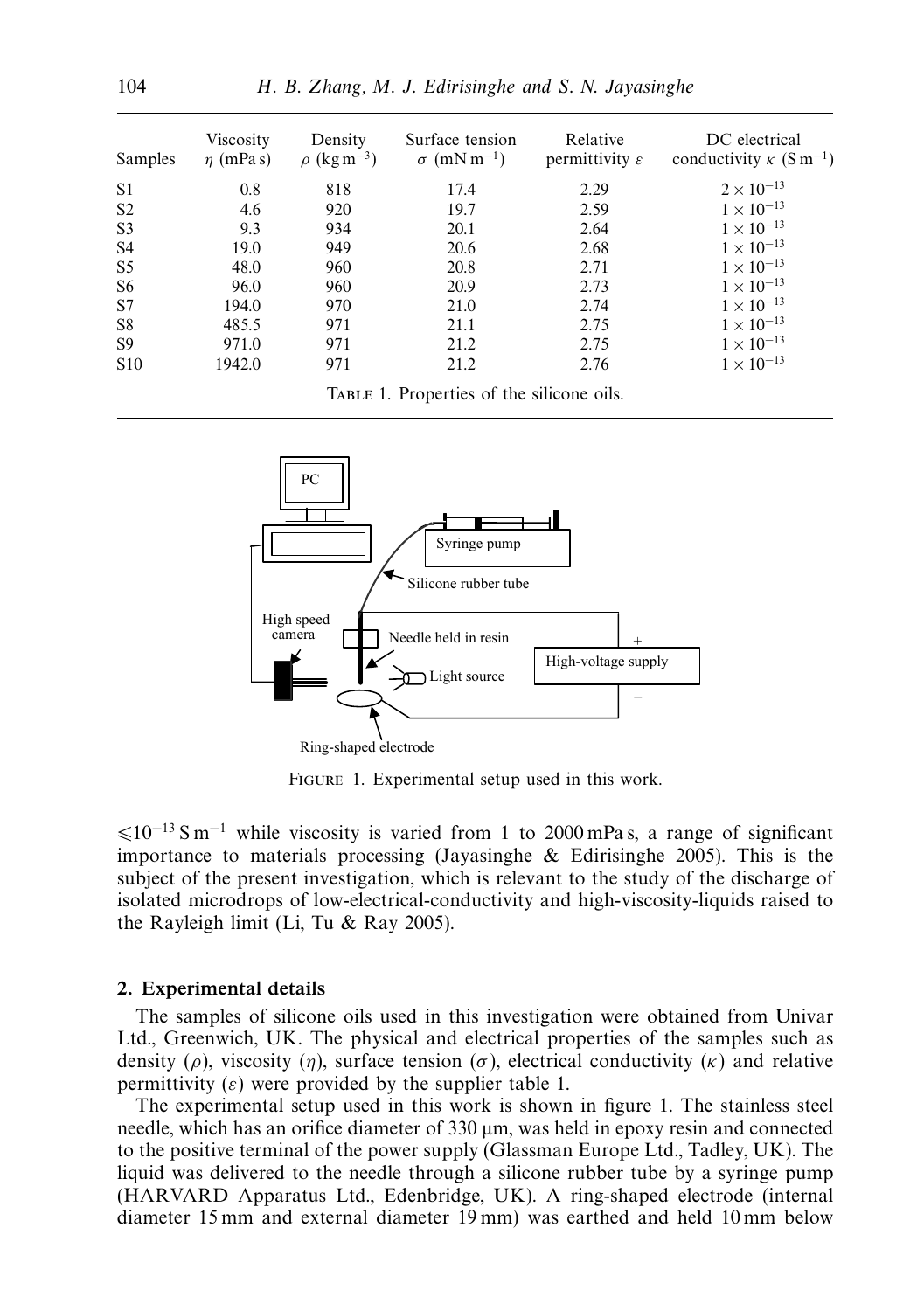

FIGURE 2. Variation of hydrodynamic time  $(t_h)$  at different flow rates and electrical relaxation time (*te*) with Ohnesorge number.

the needle. A high-speed camera (Weinberger AG, Dietikon, Switzerland) was used to study the oil exiting the needle. The experiments were carried out in the flow rate (*Q*) regime of  $10^{-8}$  to  $10^{-12}$  m<sup>3</sup> s<sup>-1</sup> and the applied voltage was varied up to 15 kV. The flow rates quoted refer to the rate of liquid pumped to the meniscus. The definition of the flow rate is particularly important in the present work as in an unsteady scenario the flow rate into the liquid meniscus could be quite different to the flow rate delivered via the jet.

The charging current was measured by connecting a Fluke 189 digital multimeter to the power supply according to specifications given by the manufacturer of the power supply used. Three current readings were taken for each silicone oil with the applied voltage set at 10 kV at flow rates of  $10^{-10}$  m<sup>3</sup> s<sup>-1</sup> and  $10^{-12}$  m<sup>3</sup> s<sup>-1</sup>, conditions which caused the onset of unstable transient jetting reported in this paper.

### *3. Results and analysis*

In the Rayleigh break-up or capillary break-up process, the Ohnesorge number  $oh = \eta/(\rho \sigma l_0)^{1/2}$  and capillary time  $t_c = (\rho l_0^3/\sigma)^{1/2}$  are the two relevant nondimensional parameters (Lopez-Herrera & Ganan-Calvo 2004; McKinley 2005), where  $l_0$  is the characteristic length, which is taken as  $330 \,\mu m$ , the orifice diameter. The family of silicone oils investigated in this work has a very low electrical conductivity  $({\sim}10^{-13} \text{ S m}^{-1})$ , a similar density, relative permittivity and surface tension, parameters which affect their flow in an electric field (Rosell-Llompart  $\&$  Fernandez de la Mora 1994; Chen & Pui 1997; Ku & Kim 2002). Therefore, in our work the Ohnesorge number represents the viscosity effects and is selected as the basis for the analysis of the results.

Using the values in table 1, in the flow rate range of  $10^{-8}-10^{-12}$  m<sup>3</sup> s<sup>-1</sup>, if the jet length takes the value of 0.01 m (the distance between the tip of the needle and ground electrode), the relaxation time *te* is in the range of 100–240 s, while the hydrodynamic time  $t_{h10}$  and  $t_{h12}$  at flow rates of 10<sup>-10</sup> m<sup>3</sup> s<sup>-1</sup> and 10<sup>-12</sup> m<sup>3</sup> s<sup>-1</sup> shown in figure 2 are in the range of 0.001–40. Here,  $t_e = \varepsilon \varepsilon_0 / k$ , where  $\varepsilon_0$  is the permittivity constant of vacuum  $(8.85 \times 10^{-12} \text{ F m}^{-1})$  and  $t_h = Lj_d^2/Q$ , where *L* is the jet length and  $j_d$  is the jet diameter. Therefore,  $t_e \gg t_h$ , and classical EHDA does not take place in these liquids. At  $10^{-9}$  m<sup>3</sup> s<sup>-1</sup>, all the silicone oils investigated in this work exhibited dripping as illustrated in figure 3. At higher flow rates (e.g.  $10^{-8}$  m<sup>3</sup> s<sup>-1</sup>),  $t_h$  is reduced even further and therefore the difference between  $t_e$  and  $t_h$  increases and EHDA is even more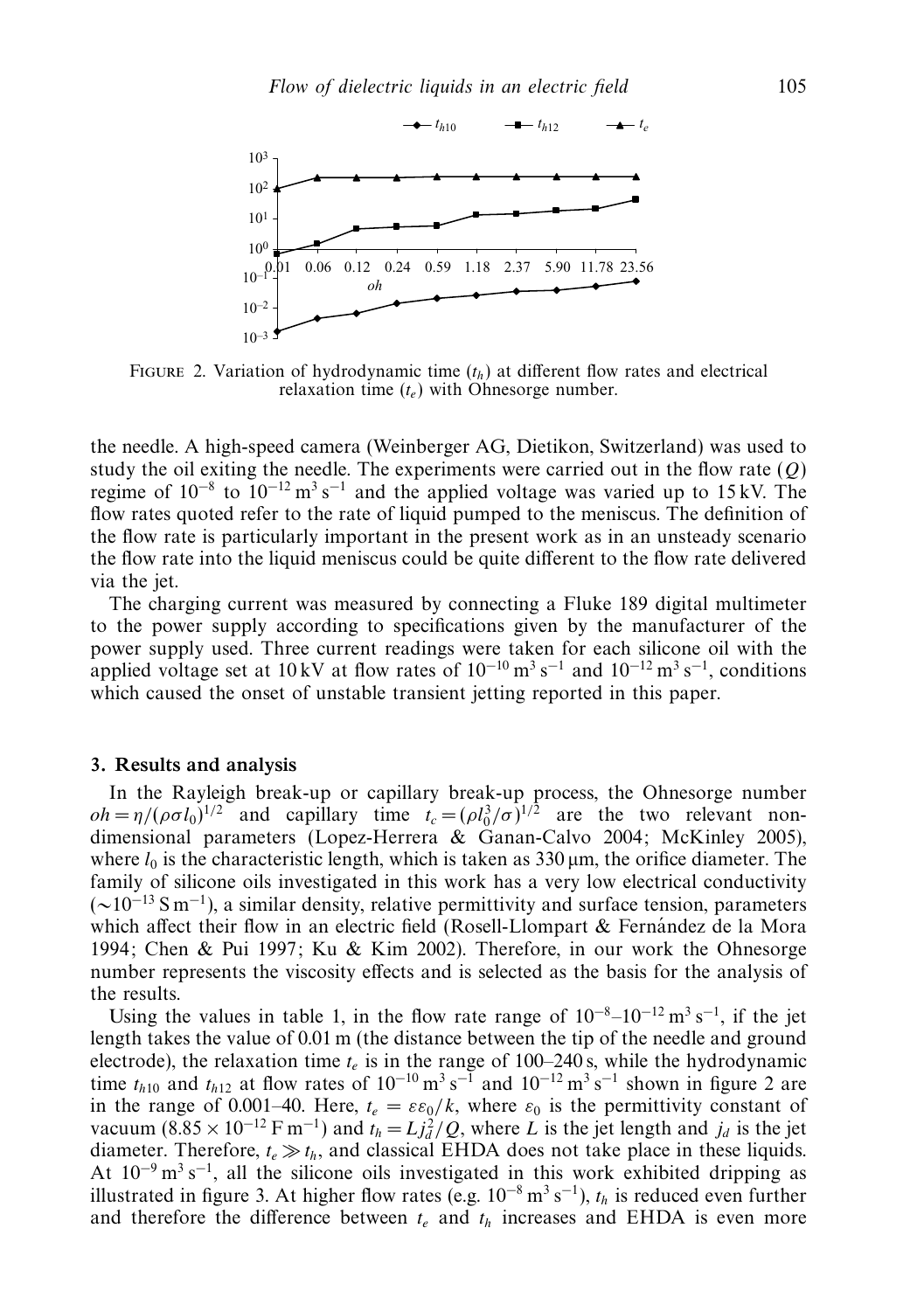

FIGURE 3. Dripping in sample S5 (see table 1) at  $10^{-9}$  m<sup>3</sup> s<sup>-1</sup> and  $10$  kV; the dotted line indicates the exit of the needle.



FIGURE 4. Unsteady jetting in sample S2 at  $10^{-10}$  m<sup>3</sup> s<sup>-1</sup> and  $10 \text{ kV}$ ; the dotted line indicates the exit of the needle. The frames were taken in sequence (every 1.5 ms) and indicate (*a*) jetting about to start; (*b*) and (*c*) jetting; (*d*) no jet.

unlikely. In fact, it was not possible to initiate jetting in the entire range of applied voltages (up to 15 kV) and the flow rate regime  $10^{-8}$  to  $10^{-9}$  m<sup>3</sup> s<sup>-1</sup>.

At 10−<sup>10</sup> m3 s−1, all samples were found to be dripping at an applied voltage *<*9 kV. Above 9 kV, unsteady transient jets were initiated in all the samples (e.g. figure 4). At  $10^{-12}$  m<sup>3</sup> s<sup>-1</sup>, the samples generate such jets at a lower applied voltage of 6 kV below which dripping takes place. This jet evolves from a ball–cone (Jayasinghe  $\&$ Edirisinghe 2004*b*) formed at the tip of the needle and a fine jet is ejected from the apex of the cone (figure 5). We use the more appropriate term 'unsteady' rather than 'unstable' to describe these jets. This is because charged or uncharged capillary jets are unstable, breaking up in a normal or lateral unstable mode and in EHDA, in the widely quoted stable cone–jet mode, steady jets originate from the vertex of a conical meniscus. In contrast, in the work reported here steady jets are not found and only unsteady jets prevail.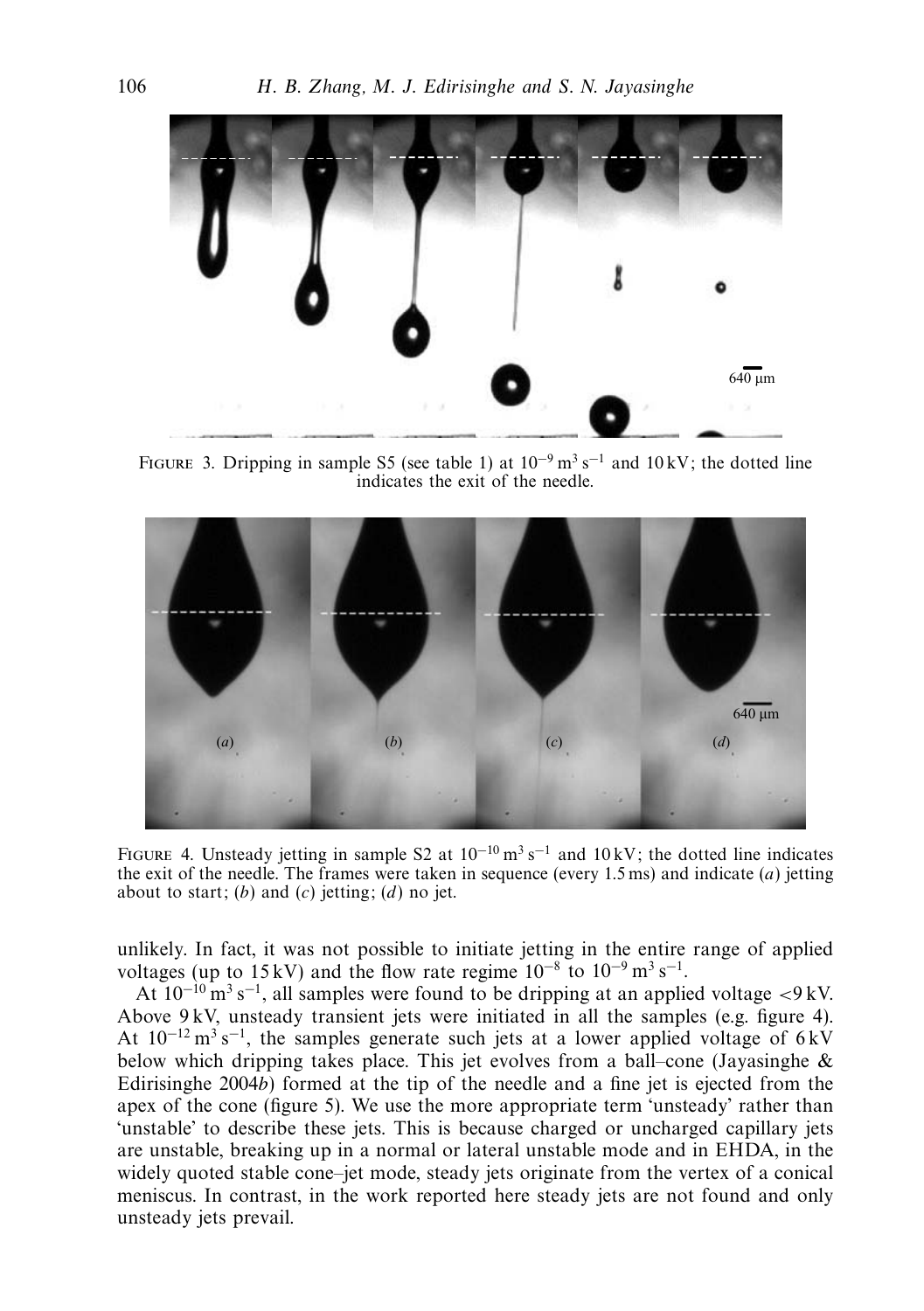

FIGURE 5. The formation of the ball–cone and unsteady jetting in S1 at  $10^{-10}$  m<sup>3</sup> s<sup>-1</sup> and 10 kV.



Figure 6. The variation of non-dimensional jet diameter as a function of the Ohnesorge number.

Figure 6 shows the relationship between non-dimensional jet diameter  $J_d = j_d/l_0$ and Ohnesorge number for flow rates of  $10^{-10}$  and  $10^{-12}$  m<sup>3</sup> s<sup>-1</sup> at 10 kV. The jet diameter  $j_d$  was measured at the point just before the jet breaks up. The measurements were carried out using image processing software (Image Pro-Express) and calibrated using an image of known diameter. This measurement is accompanied by an error bar calculated using five independent readings. It was found that with increase in Ohnesorge number the non-dimensional jet diameter increases. At lower flow rates,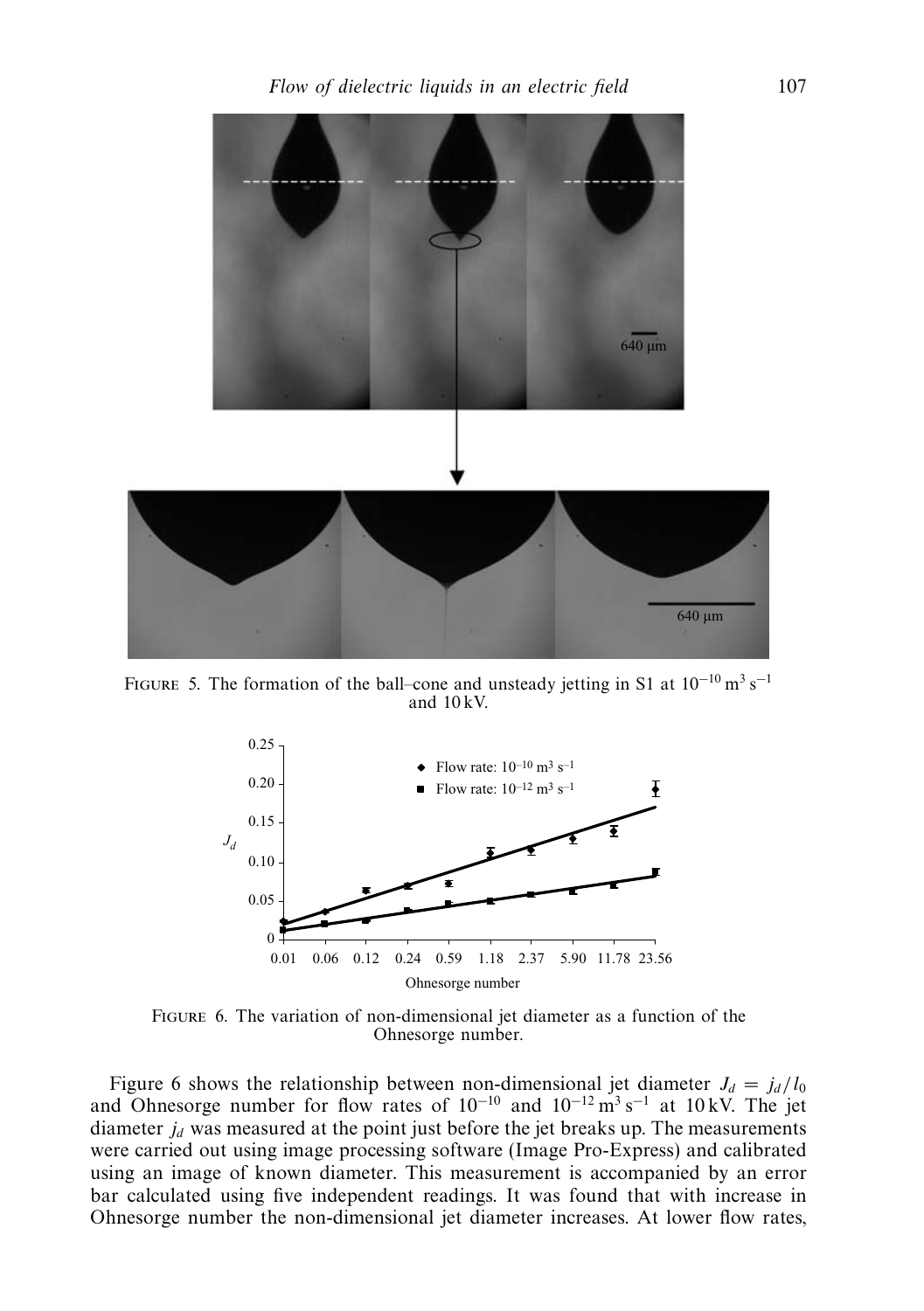

Figure 7. Change of shape of pendant liquid at the needle exit (dotted line) in (*a*) S1, (*b*) S3, (*c*) S6, (*d*) S9 and (*e*) S10 at 10−<sup>10</sup> m3 s−<sup>1</sup> and 10 kV.



Figure 8. Change of shape of pendant liquid at the needle exit in S10 on increasing applied voltage from  $10 \text{ kV}$  to  $14 \text{ kV}$  at  $10^{-10} \text{ m}^3 \text{ s}^{-1}$ .

the non-dimensional jet diameter is smaller and the corresponding equations for flow rates of  $10^{-10}$  and  $10^{-12}$  m<sup>3</sup> s<sup>-1</sup> are

$$
J_{d10} = 0.02oh + 0.004, \tag{1a}
$$

$$
J_{d12} = 0.008oh + 0.004, \tag{1b}
$$

where  $J_{d10}$  and  $J_{d12}$  are the non-dimensional jet diameters for the flow rate of 10<sup>-10</sup> and  $10^{-12}$  m<sup>3</sup> s<sup>-1</sup>, respectively.

The shape of the pendant liquids at the exit of the needle also changes with viscosity. With increasing viscosity, it becomes deeper as shown in figure 7. This was also found by Watanabe, Matsuyama & Yamamoto (2003) for conducting liquids. Figure 8 illustrates how the shape of the pendant liquid at the exit of the needle changes with applied voltage, where increase in applied voltage increases the electrical stresses and elongates the pendant liquid, changing the shape from parabolic to triangular.

Electric charges are induced at the surface of the meniscus and as the applied voltage was gradually increased the charges build up and eventually result in the unsteady transient jet. We define the dimensionless charging current as  $I = I/I_0$ , where  $I_0 = (\varepsilon_0 \sigma^2 / \rho)^{1/2} \approx 2 \times 10^{-9}$  nA (Ganan-Calvo *et al.* 1997; Higuera 2004). *I* increases with the Ohnesorge number (figure 9) because a larger liquid meniscus prevails as viscosity increases. The charging current also increases with increasing flow rate and this is consistent with the fact that a larger meniscus and jet diameter occurs at higher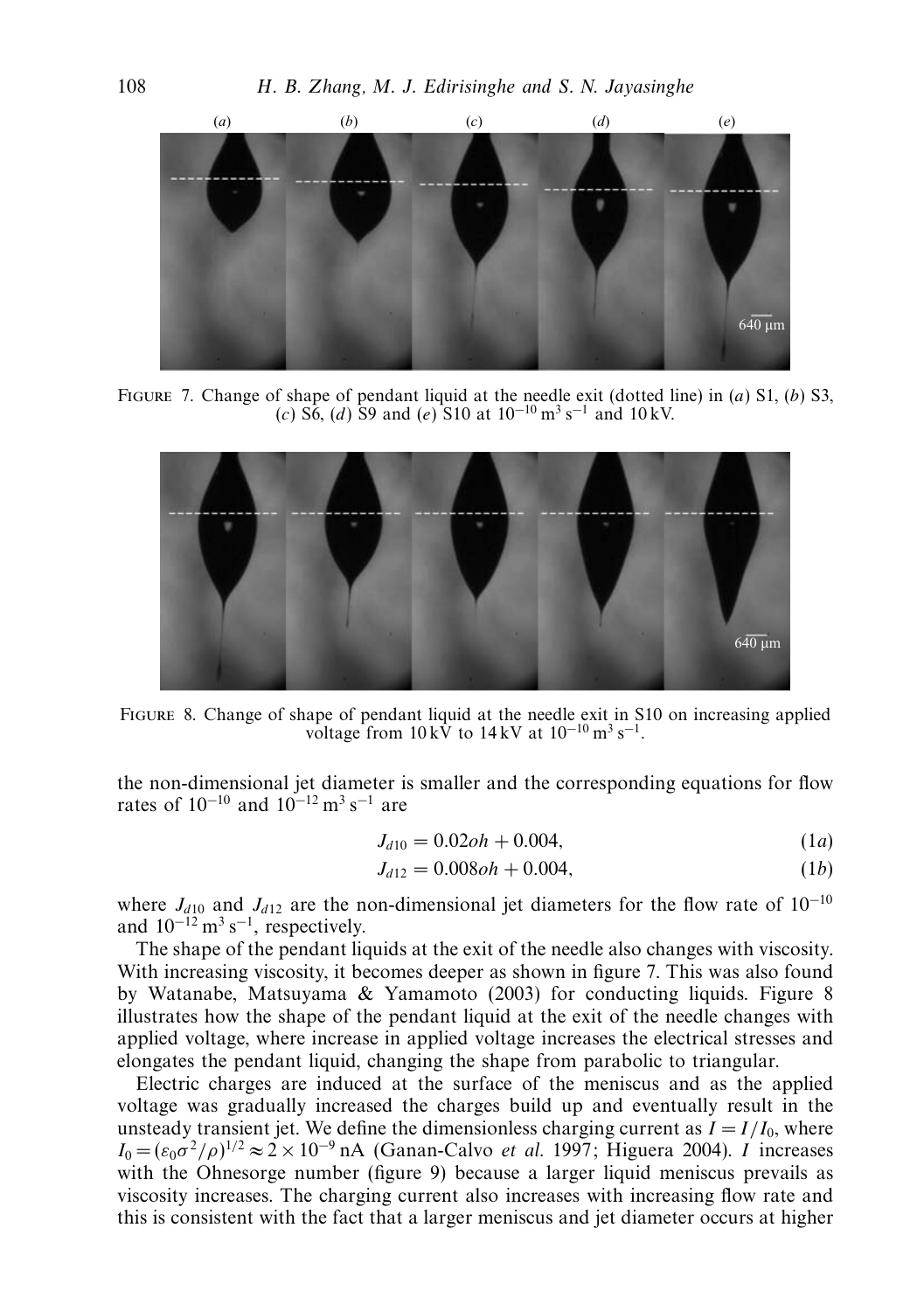

FIGURE 9. The variation of non-dimensional charging current  $(I)$  with Ohnesorge number at  $10^{-10}$  m<sup>3</sup> s<sup>-1</sup> and  $10^{-12}$  m<sup>3</sup> s<sup>-1</sup>,  $10 \text{ kV}$ .



Figure 10. The variation of non-dimensional time elapsed between start and finish of jetting  $(J_t)$  with Ohnesorge number.

flow rates. The relationships between the current and Ohnesorge number are

$$
I_{10} = 59.5e^{0.094oh}, \t\t(2a)
$$

$$
I_{12} = 49.6e^{0.091oh},\tag{2b}
$$

where  $I_{10}$  and  $I_{12}$  are the non-dimensional charging currents for flow rates of  $10^{-10}$  m<sup>3</sup> s<sup>-1</sup> and  $10^{-12}$  m<sup>3</sup> s<sup>-1</sup>, respectively.

The frequency of unsteady jetting of these silicone oils is much lower than that for liquids undergoing EHDA (Jaworek & Krupa 1999). At a set applied voltage and flow rate, a finite time lapses before a jet is ejected from the cone apex. This is because  $t_e$  is very large compared with conducting liquids, therefore it takes a longer time for the charge to reach the surface of the liquid and for the electrical stresses to take effect. The jetting time  $t_i$ , defined as the time taken for jetting to start and finish, shown in figure 4, increases with increasing viscosity and this phenomenon is quantified in figure 10, where non-dimensional jetting time is defined as  $J_t = t_i/t_c$ . Since the *other* properties of the silicone oils, except the viscosity, are nearly equal, forces, such as the liquid pressure, gravity, surface tension, inertia and electrical stresses, acting on the liquid surface of each silicone oil are approximately the same. The viscosity force prevents liquid from flowing and therefore it is the reason for the longer jetting time at a higher viscosity. At higher flow rates, e.g.  $10^{-10}$  m<sup>3</sup> s<sup>-1</sup> compared with  $10^{-12}$  m<sup>3</sup> s<sup>-1</sup>,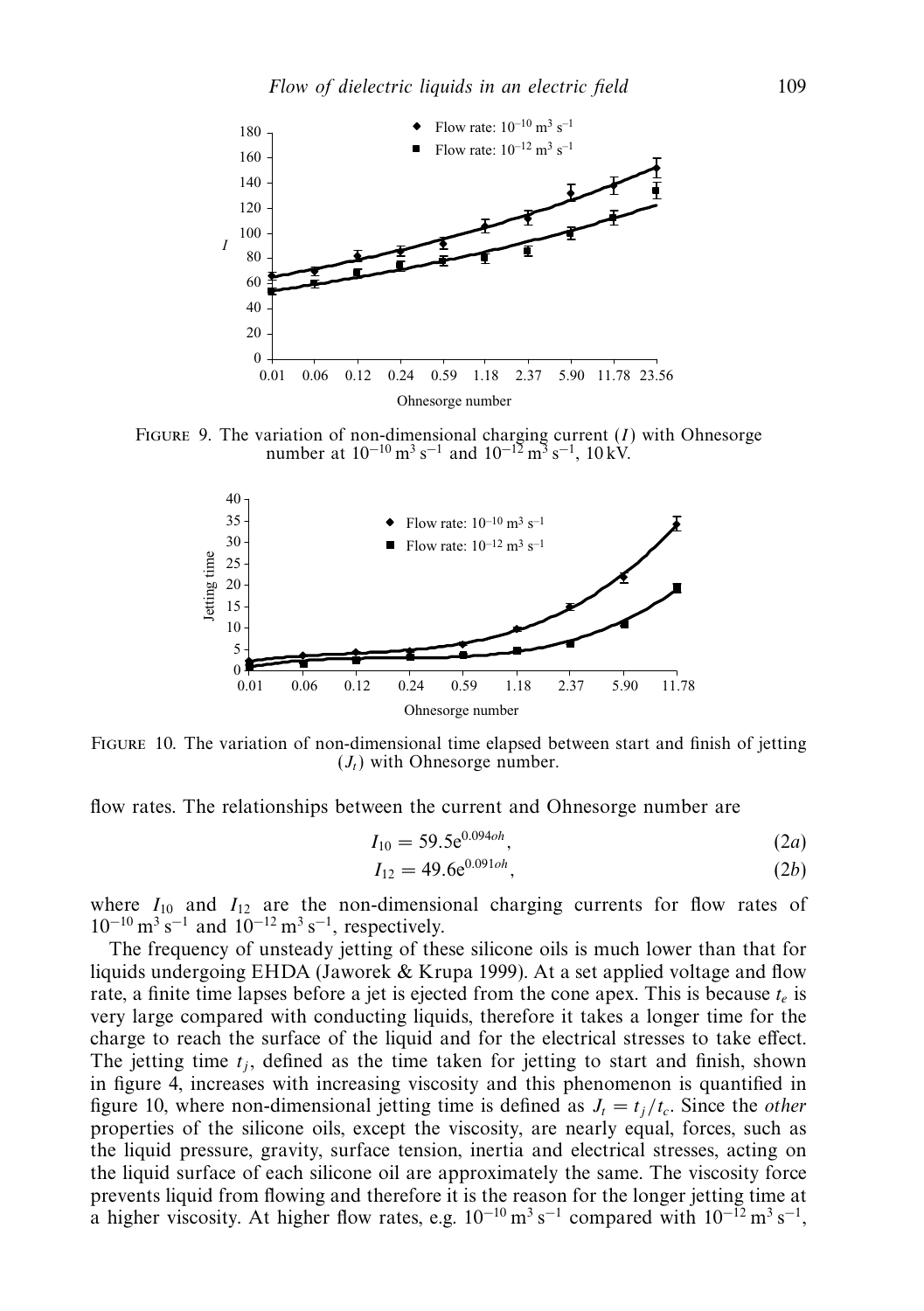*J<sub>t</sub>* is larger (figure 10). The relationship between *J<sub>t</sub>* and Ohnesorge number fits the following equations:

$$
J_{t10} = 0.11 \text{oh}^3 - 0.94 \text{oh}^2 + 3.22 \text{oh} - 0.090,\tag{3a}
$$

$$
J_{t12} = 0.10oh3 - 1.13oh2 + 4.23oh - 2.38,
$$
 (3b)

where  $J_{t10}$  and  $J_{t12}$  are the non-dimensional jetting times for flow rates of 10<sup>-10</sup> m<sup>3</sup> s<sup>-1</sup> and  $10^{-12}$  m<sup>3</sup> s<sup>-1</sup>, respectively.

# *4. Conclusions*

This study shows that in the family of dielectric liquids with electrical conductivity  $\sim$ 10<sup>-13</sup> S m<sup>-1</sup>, only unsteady jets can be generated. The onset of unsteady transient jetting is characterized using the charging current. The experimental data show that the jet diameter increases linearly with increase in Ohnesorge number, and at lower flow rates the jet diameter is smaller. The shape of the pendant liquid at the exit of the needle elongates with increasing viscosity, and on increasing the applied voltage its shape changes from parabolic to triangular. The time elapsed between the start and finish of the unsteady jet increases with increasing Ohnesorge number, the trend fitting a third-order polynomial, and at lower flow rates this time span is smaller.

EPSRC (UK) is gratefully acknowledged for funding this research (Grant  $GR/T$ ) 01600). Mr Adrian Hamlin from Glassman Europe Ltd. is thanked for advice given on the measurement of the transient current.

### REFERENCES

- BALACHANDRAN, W. & MACHOWSKI, W. 1998 Electrohydrodynamic atomization of insulating liquids. IEEE **203** (ISSN 0-7803-5035-9).
- Chen, D. R. & Pui, D. Y. H. 1997 Experimental investigation of scaling laws for electrospraying: Dielectric constant effect. Aerosol Sci. Tech. **27**, 367.
- Fenn, J. B., Mann, M., Meng, C. K., Wong, S. F. & Whitehouse, C. M. 1989 Electrospray ionization for mass spectrometry of large biomolecules. Science **246**, 64.
- Galicki, D., Berezin, A. A. & Chang, J. S. 1996 Electrohydrodynamic atomization of dielectric liquids. IEEE Annu. Rep. **365**.
- Ganan-Calvo, A. M., Davila, J. & Barrero, A. 1997 Current and droplet size in the electrospraying of liquids. Scaling laws. J. Aerosol Sci. **28**, 249.
- Gomez, A., Bingham, D., Juan, L. D. & Tang, K. 1998 Production of protein nanoparticles by electrospray drying. J. Aerosol Sci. **29**, 561.
- Higuera, F. J. 2004 Current/flow-rate characteristic of an electrospray with a small meniscus. J. Fluid Mech. **513**, 239.
- Jayasinghe, S. N. & Edirisinghe, M. J. 2002 A novel method of forming open cell ceramic form. J. Porous Mater. **9**, 265.
- JAYASINGHE, S. N. & EDIRISINGHE, M. J. 2004*a* Electrically-field driven jetting from dielectric liquids. App. Phys. Lett. **85**, 4243.
- JAYASINGHE, S. N. & EDIRISINGHE, M. J. 2004*b* Electrically forced jets and microthreads of high viscosity dielectric liquids. J. Aerosol Sci. **35**, 233.
- Jayasinghe, S. N. & Edirisinghe, M. J. 2005 Electrostatic atomization of a ceramic suspension at pico-flow rates. Appl. Phys. A **80**, 399.
- Jaworek, A. & Krupa, A. 1999 Classification of the modes of EHD spraying. J. Aerosol Sci. **30**, 873.
- Ku, B. K. & Kim, S. S. 2002 Electrospray characteristics of highly viscous liquids. J. Aerosol Sci. **33**, 1361.
- Li, K. Y., Tu, H. H. & Ray, A. K. 2005 Charge limits on droplets evaporation. Langmuir **21**, 3786.